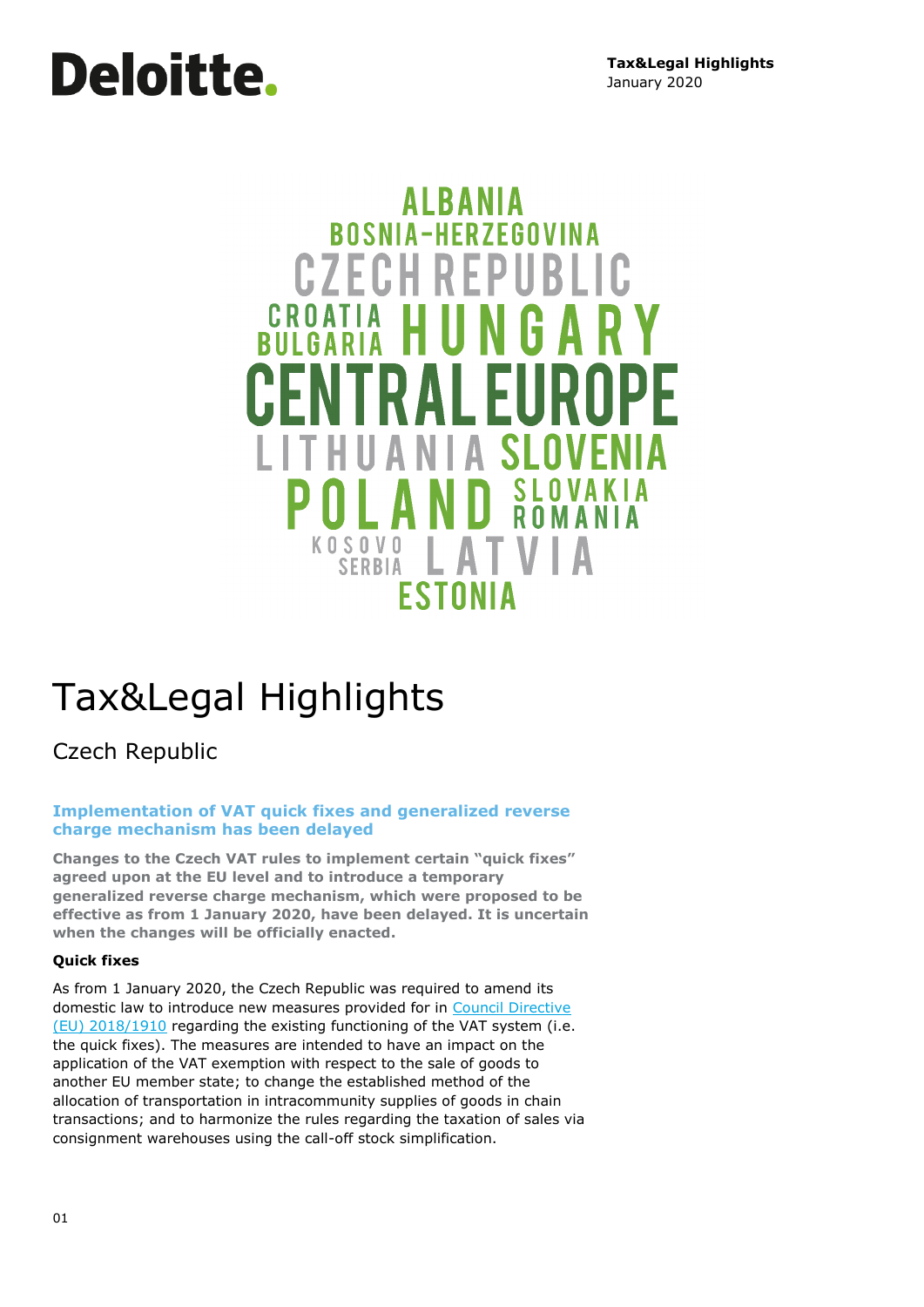However, the relevant amendments to the Czech VAT Act are still in the legislative process, and are unlikely to be enacted before April 2020. Until then, VAT payers either may follow the current wording of the VAT Act or they may rely on the direct effect of the EU directive and follow the new rules.

#### **Temporary generalized reverse charge mechanism**

Implementation also is delayed with respect to the generalized reverse charge mechanism for domestic business-to-business supplies exceeding EUR 17,500. The Czech Republic received an authorization from the EU Council on 14 November 2019 to derogate from article 193 of the [EU VAT](https://eur-lex.europa.eu/legal-content/EN/TXT/?uri=CELEX:02006L0112-20190116)  [directive](https://eur-lex.europa.eu/legal-content/EN/TXT/?uri=CELEX:02006L0112-20190116) and to apply the mechanism from 1 January 2020 through 30 June 2022, to combat VAT fraud.

However, according to the Ministry of Finance, before implementing the generalized reverse charge mechanism, it is first necessary to prepare and approve another amendment to the VAT Act and to negotiate an extension of the derogation with the other EU member states for additional years. Therefore, the introduction of the new generalized reverse charge mechanism is unlikely to occur in the near future.

#### **Contact Details**

#### **Tomáš Brandejs**

**Senior Consultant** Mobile: + 420 604 298 952 Email: [tbrandejs@deloitteCE.com](mailto:tbrandejs@deloitteCE.com)

#### **New Double Taxation Treaty with South Korea and Other Changes in the Area of Double Taxation Agreements**

**On 20 December 2019, a new Double Taxation Treaty with South Korea became effective. The new agreement applies to income arising in the period commencing after 1 January 2020, or income paid on 1 January 2020 and later, if the income is subject to withholding tax. The new treaty changes the amount of taxation related to withholding tax on dividends and interest and provides also for other areas.**

#### **Selected parameters of the new treaty:**

- The treaty sets a 5% withholding tax on dividends and interest.
- The treaty sets a 10 % tax on industrial licence fees and 0 % tax on cultural licence fees.
- Extension of the period for the origination of a permanent establishment in the form of a construction site to 12 months, addition of the concept referred to as service permanent establishment (for services provided for a period longer than 9 months within a 12- month-period.
- Gains from alienation of assets addition of a clause referred to as "property clause" for transfers of securities or ownership interests, based on which the source state is allowed to tax gains from the sale of securities or ownership interests if more than 50 % of the company's assets comprise real property located in the territory of the given state.

#### **Other Double Taxation Treaties**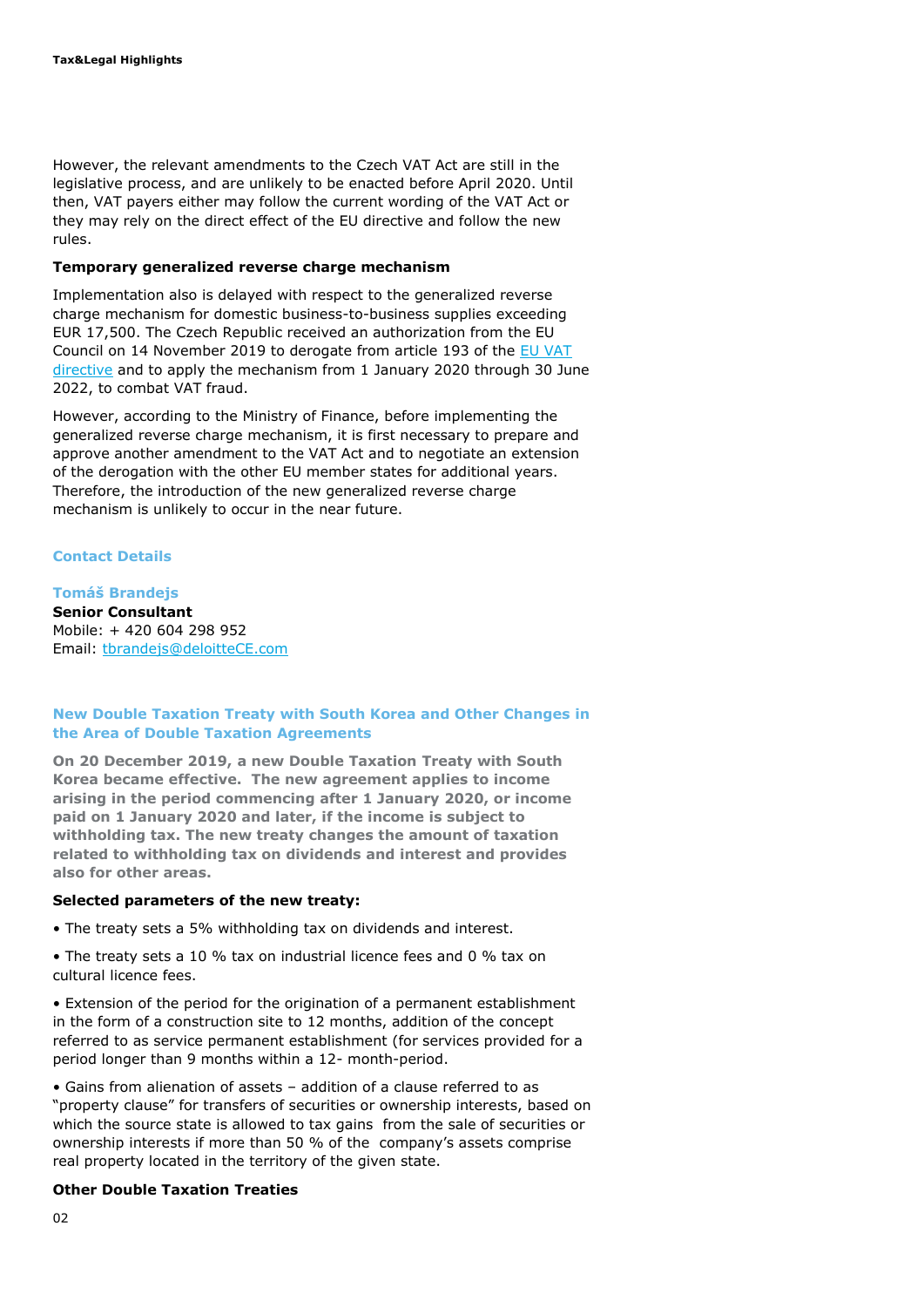We would also like to point out that a double taxation treaty with Turkmenistan became effective on 1 January 2019. There was also a change in the interest rate in the double taxation treaty with Chile, with the rate being reduced from the original 15 % to 10 % (based on the activation of "the most favoured nation clause").

In 2019, a double taxation treaty was concluded with Bangladesh, Botswana and Kyrgyzstan, however, none of these treaties have been ratified yet.

On 27 November 2019, an act on the double taxation treaty with Taiwan was approved by the Chamber of Deputies, however, the legislative process has not been completed yet.

#### **Changes in the List of Non-Cooperative Jurisdictions**

On 10 October 2019, the European Council announced that it had removed the Marshall Islands and the United Arab Emirates from Appendix I of the list of non-cooperative jurisdictions for tax purposes (the "black list"). Simultaneously, the following countries were removed from Appendix II (the "grey list"): Albania, Costa Rica, Mauritius, Serbia and Switzerland. Nine non-cooperative jurisdictions remain on the black list: American Samoa, Belize, Fiji, Guam, Oman, Samoa, Trinidad and Tobago, American Virgin Islands and Vanuatu.

#### **Contacts Details**

**Tereza Tomanová Manager** Mobile: + 420 731 642 218 Email: [ttomanova@deloitteCE.com](mailto:ttomanova@deloitteCE.com)

#### **Daniela Kovalová**

**Senior Consultant** Mobile: +420 721 212 409 Email: dkovalova@deloittece.com

#### **Multilateral Convention to Implement Tax Treaty Related Measures to Prevent Base Erosion and Profit Shifting (MLI) – Current Status in the Czech Republic**

**MLI is an international convention modifying a substantial portion of tax treaties and may result in the establishment of a new tax obligations. In the Czech Republic, the ratification process has yet to be completed; however, no revolution in the interpretation of tax treaties is expected as a result of the adoption of so called minimum standards. In other countries, the situation may be different. For example, Slovakia has already ratified the MLI and since 1 January 2020, the instrument has been applied to tax treaties with states where the ratification process has also been completed.**

As we have already informed you in previous months, the Czech Republic joined the MLI in 2017 in Paris. However, as part of the convention, the Czech Republic selected to apply minimum standards, i.e. the mildest alternative. The Czech Republic has reserved the right not to apply most of the articles that should amend relevant provisions relating to the affected tax treaties. Moreover, the MLI application depends on the principle purpose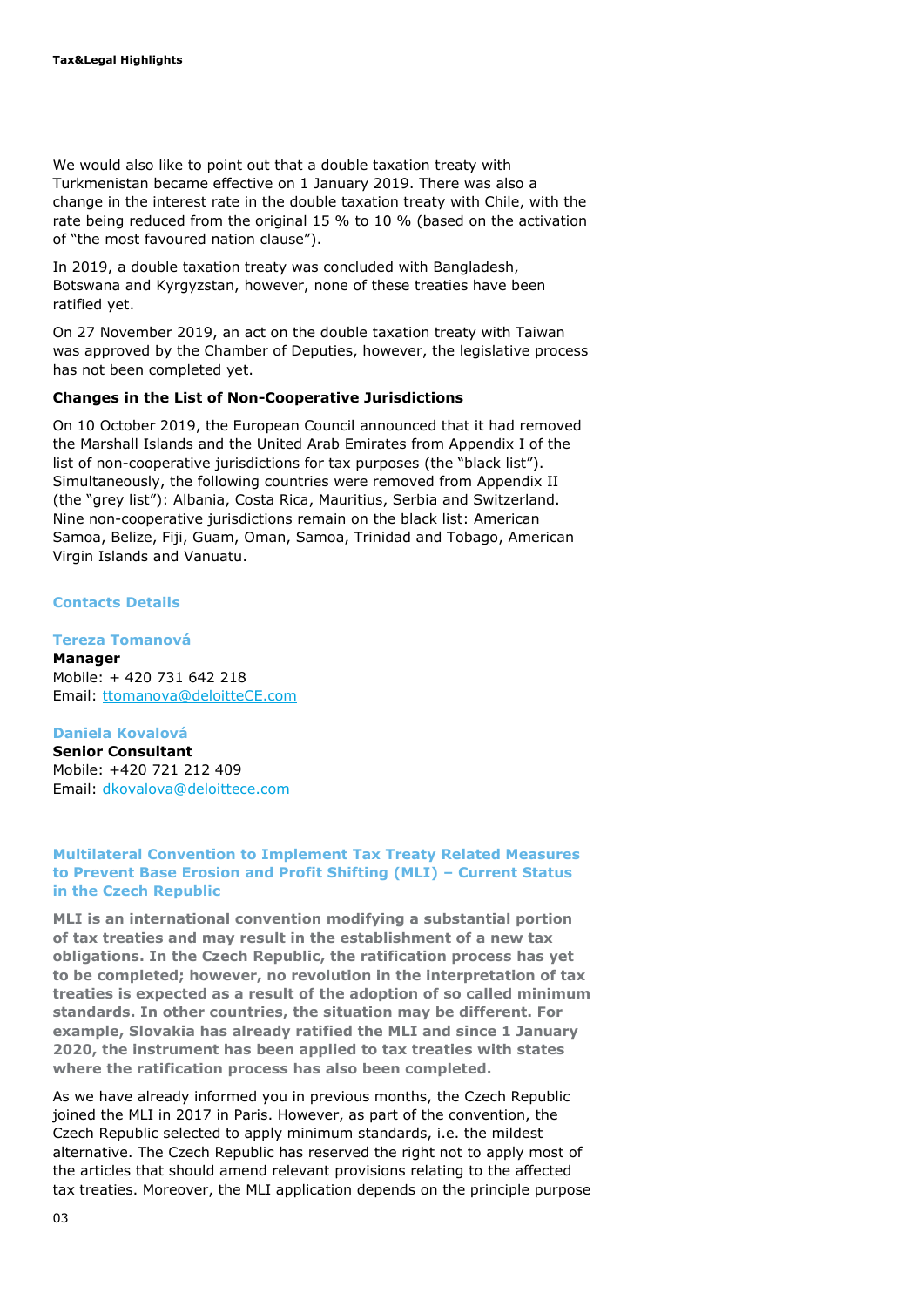test (PPT), which is one of the minimum standards guiding determination of whether a transaction or an organisational structure had a principle purpose other than tax (such as economic). The test corresponds to the institutes of abuse of law (GAAR/general anti-avoidance rules) as adopted through the amendment to the Tax Code as part of the tax package for 2019, or 2020 if the taxation period corresponds to the calendar year. The minimum standard also includes rules for more effective dispute resolution.

#### **By the end of 2019, the MLI has not been ratified, which means that in 2020, it will have no practical impacts on the existing tax treaties that are binding for the Czech Republic.**

It should be taken into consideration that the level of accession to the MLI is not identical in all states and as such, it may have a more significant practical impact on the interpretation of treaties and tax administration in other countries. In some cases, the MLI will substantially change the wording of bilateral tax treaties. In many states, the MLI is already effective (e.g. in Slovakia, Poland, Austria, France, Netherlands, Switzerland, Luxembourg and other countries; for an updated list, please refer to the [OECD website\)](https://www.oecd.org/tax/treaties/beps-mli-signatories-and-parties.pdf). We thus recommend verifying possible impacts of the MLI on the wording of treaties concluded with these states if your responsibilities include countries other than the Czech Republic.

#### **Contact Details**

**Tereza Tomanová** 

**Manager** Mobile: + 420 731 642 218 Email: [ttomanova@deloitteCE.com](mailto:ttomanova@deloitteCE.com)

#### **The Supreme Administrative Court's view of beneficial ownership in sublicense**

**At the end of last year, the Supreme Administrative Court (SAC) handed down a judgment on the application of withholding tax to income paid between two Czech tax residents on the basis of the terms of the concluded sub-licensing agreement. In its ruling (10 Afs 140/2018 – 32), the SAC found that the Czech company receiving royalties had been in fact a 'pass-through' element only and the beneficial owner of the royalties was a Russian company (tax non-resident). This non-resident company licensed a Czech company, which further ensured production under a sub-licensing agreement in another Czech company (applicant/complainant).**

The Regional Court in České Budějovice and subsequently the SAC concluded that the Czech entity **had only been the recipient of the royalties, but not their beneficial owner**, since it had been obliged to pay fees to the Russian company as a licensor (with which it had a licence agreement concluded) in the same amount as the applicant itself paid to it under a sub-licensing agreement. According to the court, section 19(1) of the Income Tax Act is not fulfilled which defines the beneficial owner as the person receiving payments for his own benefit and not as an intermediary, representative or agent for another person. This should have been obvious to the applicant from the context and it should have therefore withheld and levied the tax at a 10% WHT rate from those fees (pursuant to Article 12(2)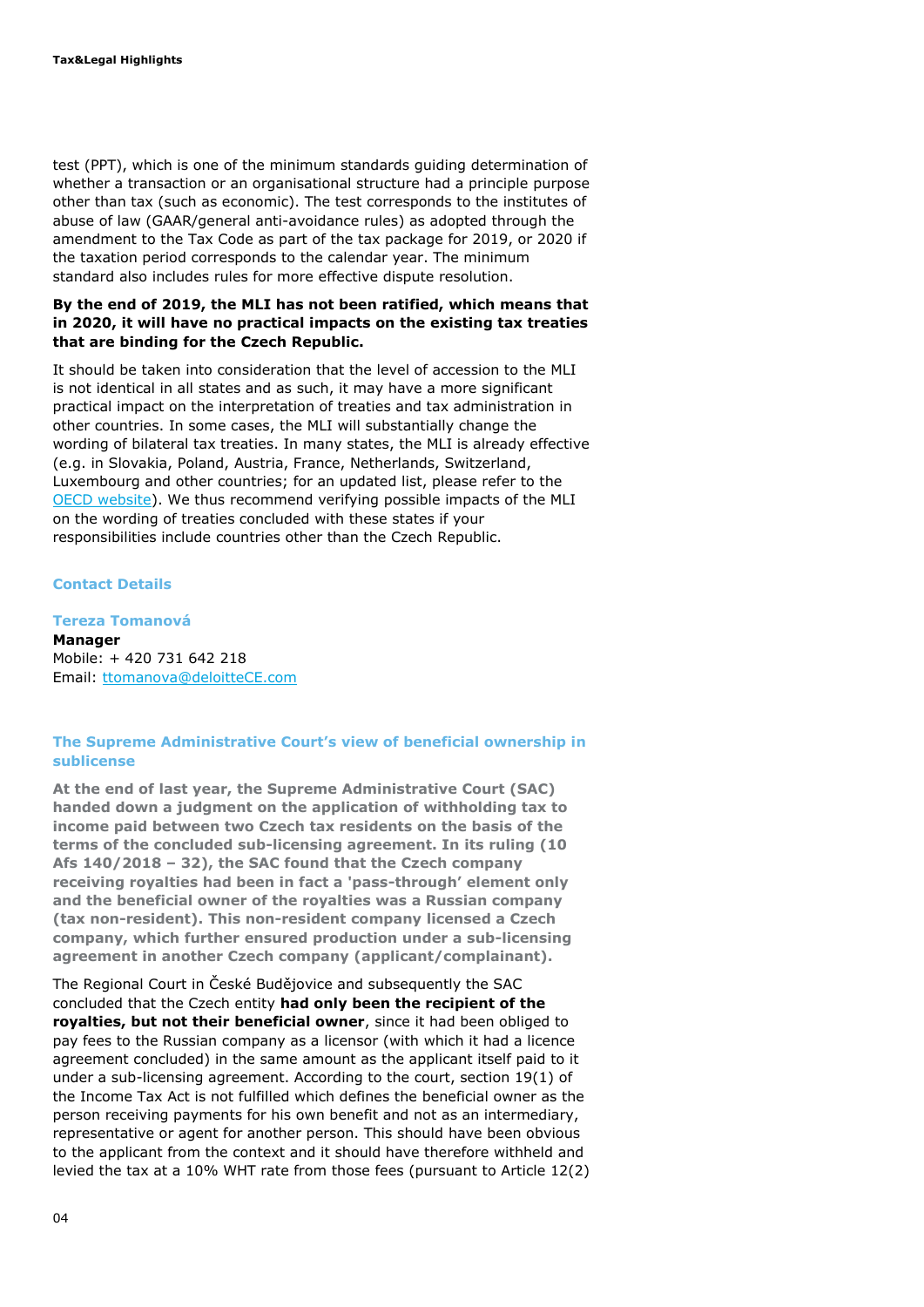of the Double Taxation Treaty between the Czech Republic and the Russian Federation).

The SAC sees no reason to distinguish between the taxation of regular recurring payments, the amount of which is based on the value of production, and the taxation of the so-called one-off (first) payment for granting a licence. The subject of the tax under the Czech Income Tax Act is compensations for the provision of the right to use other economically usable knowledge (know-how) whereby the one-off payment to the licensor (sub-licence) referred to by the complainant as a fee for the conclusion of a licence agreement falls in this category.

#### **Liability is on the tax payer's side**

The SAC's decision is relatively short, it does not give the details of the contracts and mutual relationships or what role any reorganisation of the beneficiary of (sub) royalties has played in the case. Basically, the cassation complaint merely copies the original action, which has previously been dismissed by the Regional Court, without the applicant coping in any way with its arguments. The SAC thus concluded that **according to Czech legislation, the Czech company as a payer of income was responsible for the withholding and payment of the tax in the proper amount** and since the applicant was aware that the beneficial owner of the royalties was ultimately a non-resident company from Russia and not the Czech company, it was to withhold and pay the withholding tax in accordance with the relevant Double Taxation Treaty.

In practice, the majority of payers verify this when paying income abroad, but in the context of the relevant judgement, **domestic payments need to be viewed from this perspective - in particular where there are indications or doubts as to whether the beneficiary of the income is their beneficial owner**.

**We remind you that in the spring of the last year, the European Court of Justice issued interesting rulings concerning the requirement of beneficial ownership in relation to the application of the withholding tax exemption on the basis of European directives. (More in the article [Interpretation of beneficial ownership by the EU](https://www.dreport.cz/blog/vyklad-skutecneho-vlastnictvi-soudnim-dvorem-eu/)  [Court of Justice\)](https://www.dreport.cz/blog/vyklad-skutecneho-vlastnictvi-soudnim-dvorem-eu/) However, it did not decide regarding the concept of beneficial ownership as such, but rather abuse of law. This subject is quite topical even in the surrounding countries. We therefore recommend that you examine the tax aspects of the income paid and set up pertinent measures so that your company is not exposed as a payer to the risk of additional tax assessment.**

#### **Contact Details**

#### **Tereza Tomanová**

**Manager** Mobile: + 420 731 642 218 Email: [ttomanova@deloitteCE.com](mailto:ttomanova@deloitteCE.com)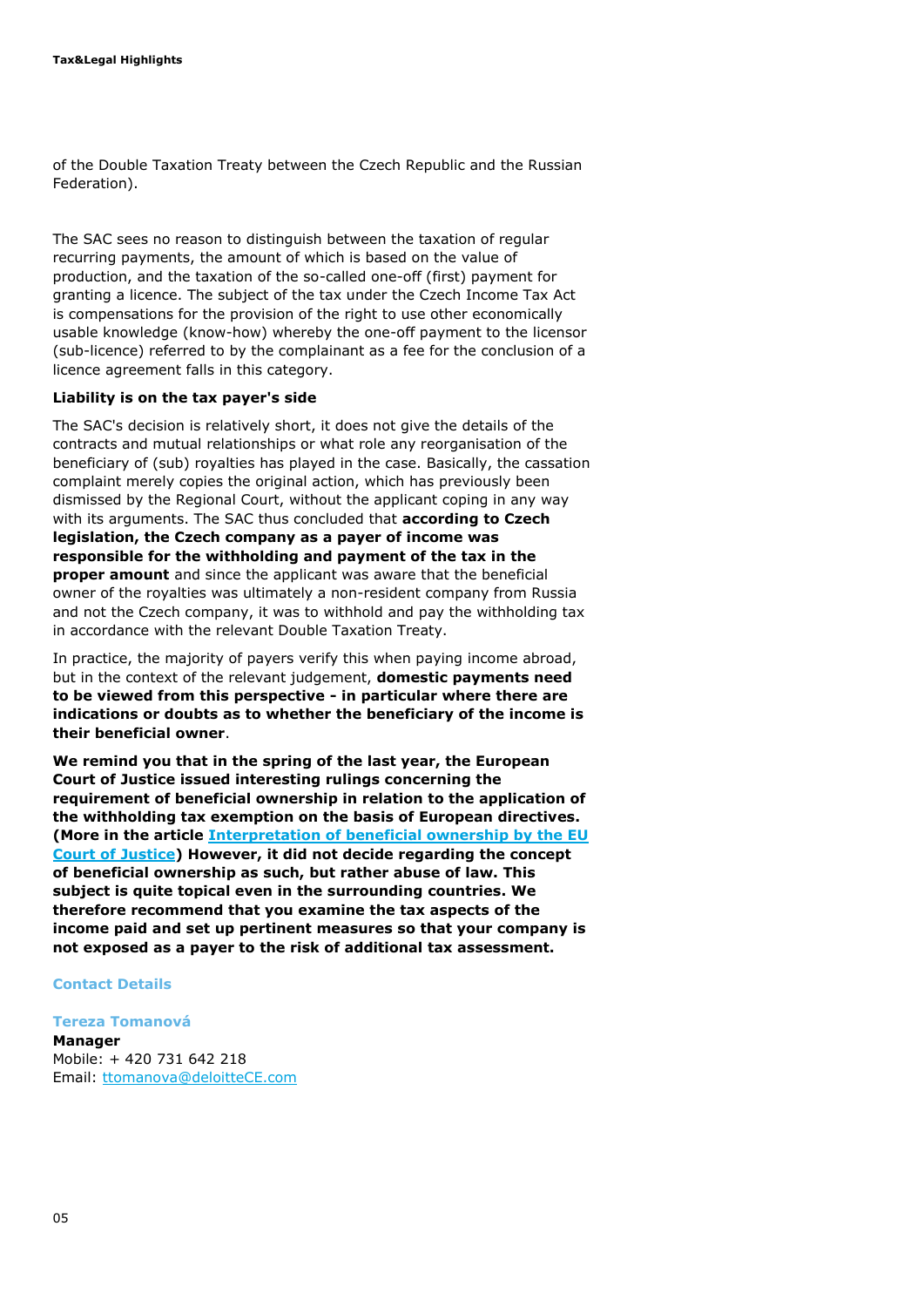#### **News in the Tax Area Effective since January**

**In December 2019, the President of the Czech Republic signed Press No. [509](http://www.psp.cz/sqw/tisky.sqw?O=8&T=509) of the Chamber of Deputies, which amends certain acts in the tax area, and thus finished the legislative process. The Act was published on 31 December 2019 in the Collection of Laws of the Czech Republic under No. [364/2019](http://www.psp.cz/sqw/sbirka.sqw?O=8&T=509) Coll. This means certain regulations have changed since 1 January.**

- **Act No. 586/1992 Coll., on Income Taxes, as amended (hereinafter the "Income Taxes Act");**
- **Act No. 593/1992 Coll., on Reserves for Establishing Income Tax Base, as amended (hereinafter the "Reserves Act");**
- **Act No. 353/2003 Coll., on Consumption Tax, as amended (hereinafter the "Consumption Tax Act");**
- **Act No. 187/2016 Coll., on Gambling Tax, as amended (hereinafter the "Gambling Tax Act").**

#### **Income Taxes Act**

We have already informed you of the planned changes in our previous article, **[Planned Income Tax Changes for 2020](https://www.dreport.cz/en/blog/planned-income-tax-changes-for-2020/)**. Let us briefly summarise the following areas:

 *Change in the taxation of interest income from bonds issued prior to 1 January 2013* 

The amendment has annulled the exception (transitional provision) for bonds issued before 1 January 2013, meaning that all interest income is only rounded off at the level of total income tax from one issuer, regardless of the date of issue of the bond. The identical rounding-off method is thus used for all bonds, eliminating the advantageous position of the so-called "one-crown bonds".

The new rules apply to interest income that is realized by a taxpayer after 1 January 2020 from bonds issued prior to 1 January 2013.

#### *Change in the method of creation and tax deductibility of technical reserves in the insurance industry*

Insurance and reinsurance companies consider the creation of reserves under the Insurance Industry Act, which is based on the Solvency II directive, tax-deductible expenses. This, however, no longer applies to technical reserves created in line with accounting legislation. Technical reserves created based on accounting regulations will therefore no longer be considered a tax-deductible expense. The wording of the Act on Reserves has also been modified in this respect. Due to the fact that technical reserves created in line with the insurance act are not accounted for, reserves in the insurance industry will be reflected in the tax base in the form of non-accounting adjustments to the profit or loss.

It is estimated that the transition to the new system will have a relatively large impact on the tax liability of insurance and reinsurance companies. This is why the Act includes certain transitional provisions which should divide this tax burden into two taxation periods.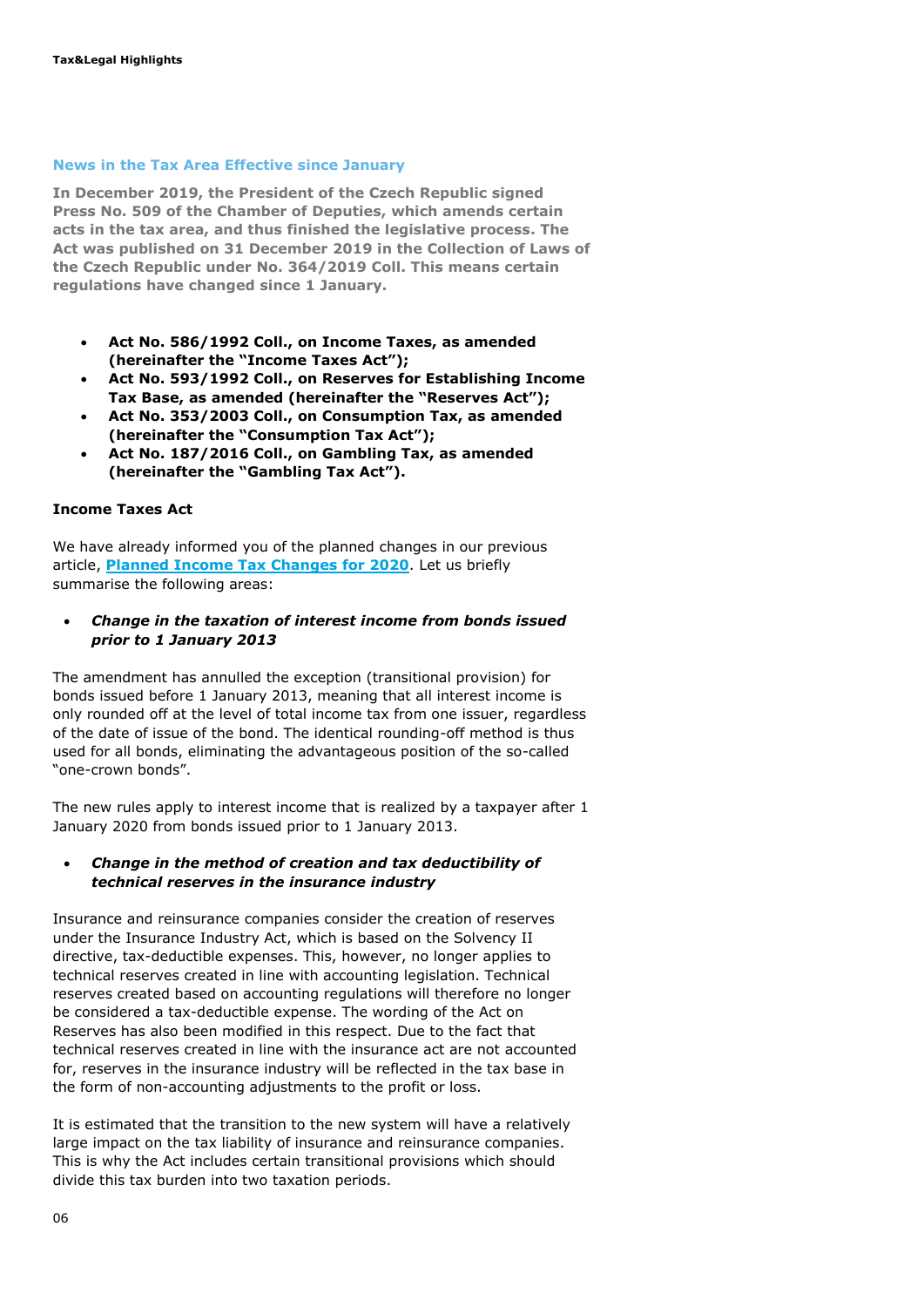#### *Limitation to the tax exemption of the gambling winnings of individuals*

Gambling games have been classified into individual income categories. Winnings from lotteries, raffles and receipt lottery are now subject to withholding tax, under which the gross value of the winning (not reduced by expenses) is used as the tax base. The tax exemption only applies to individual winnings that do not exceed CZK 1 million. Taxpayers now have the possibility of including their income from lotteries or raffles, which was subject to withholding tax, in their personal income tax returns, where they can declare the withheld tax similarly as an advance payment if this is advantageous for the taxpayer. The withholding tax applies to winnings from lotteries and raffles obtained by individuals with effect from 1 January 2020.

Income from other types of games is subject to the same tax as other income in personal income tax returns, ie it will not be subject to withholding tax imposed by the organiser of the game (the payer). The tax base is calculated as the difference between the sum of the winnings of the given type of income (the given income category) and the sum of the stakes (deposits) in the game within the given type of income. If the difference between the total income and the total deposits from the respective gambling game (the given income category) does not exceed CZK 1 million for the entire taxation period, the income from the respective gambling games will be exempt from tax. No other expenses than the deposits (stakes) placed into the game, will be deductible from the tax base in the calculation. The new rules will apply to winnings from other types of gambling games that are subject to tax with effect from 1 January 2020.

#### **Consumption Tax Act**

We have already dealt with the changes proposed to the Consumption Tax Act in the **[tax package article](https://www.dreport.cz/en/blog/tax-package-introducing-changes-in-consumption-and-gambling-taxes-passed-by-the-chamber-of-deputies/)**, among other things. Let us briefly go over the key changes that the amendment introduces.

A major change concerns a significant increase in alcohol tax. Starting from 1 January 2020, the alcohol tax on products containing alcohol listed under nomenclature code 2207 (eg products with an alcohol content of over 80% or products containing alcohol which are used as fuel) and under nomenclature code 2208 (such as whisky, vodka, gin), and in other cases, is at CZK 32,250/hectolitre of ethanol. The tax has also been increased for alcohol contained in fruit spirits originating from minor distilleries (not exceeding 30 litres of ethanol per producer in the course of one production period), where the alcohol tax has been raised to CZK 16,200/hectolitre of ethanol.

Tax from tobacco products has also seen a major increase: the percentage for cigarettes has grown to 30%. The fixed tax rate is now at CZK 1.61/piece on cigarettes, CZK 1.88/piece on cigars and cigarillos, and CZK 2,460/kg on tobacco for smoking. The minimal tax rate on cigarettes has also been increased to a total minimum fee of CZK 2.9/piece. Tax has also gone up on heated tobacco products, where the tax rate is now CZK 2.46/piece.

As a result of the fact that this act has been passed, tax warehouse operators or beneficiaries entitled to repeated receiving of selected products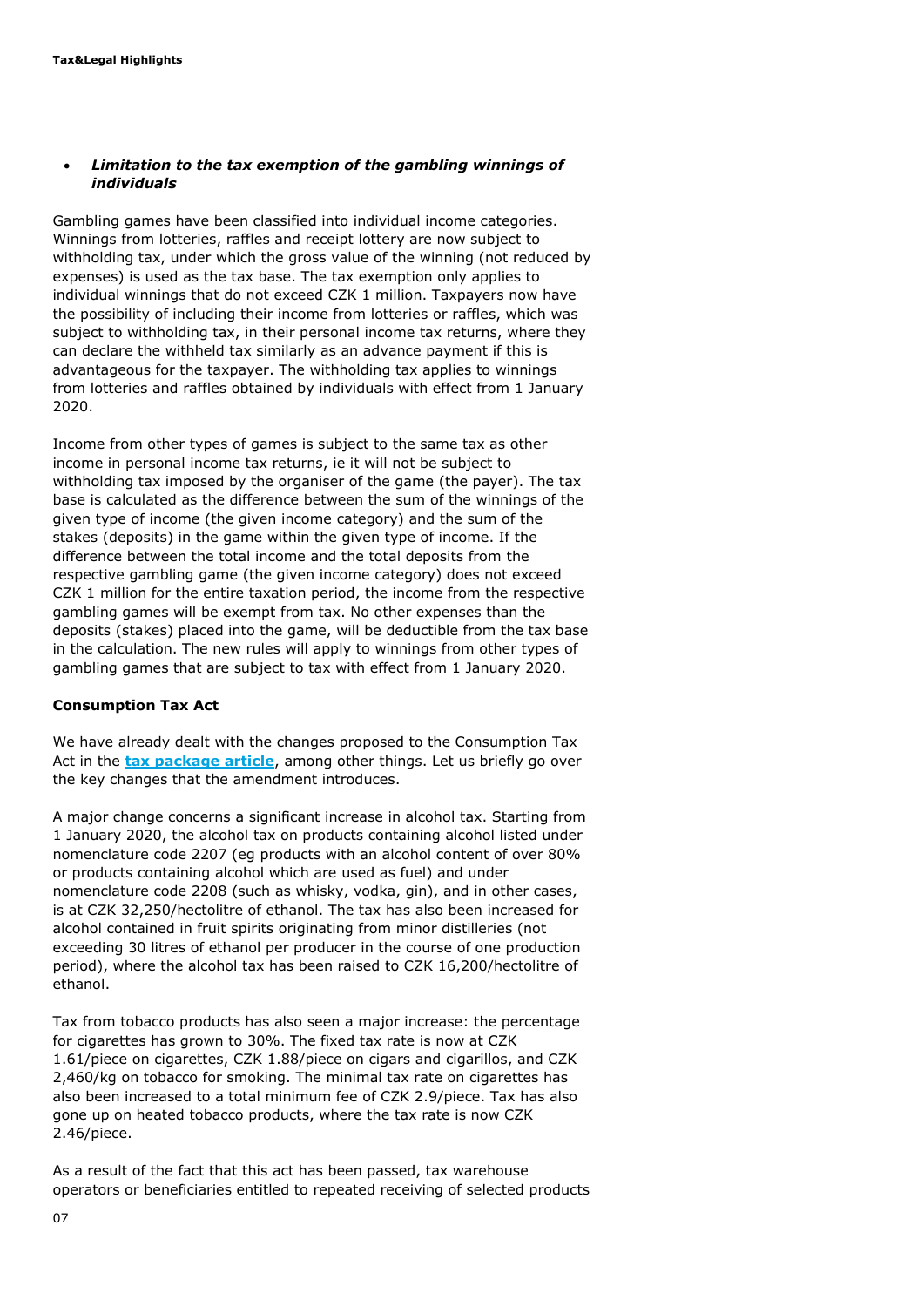may now be obliged to change their "tax collateralisation". It is therefore necessary to calculate with this possible increase in the tax collateralisation.

Another interesting piece of news is the raised limit for home beer production (produced by natural persons). If the amount of beer produced in this manner does not exceed 2,000 litres per calendar year and is not sold, the producer is now not considered a taxpayer.

#### **Gambling Tax Act**

The tax package also includes a tax rate change concerning the partial tax base from lotteries, which should now be 35% instead of 23%. The original wording of the Amendment counted on an increase in gambling tax for the other partial tax bases as well, however the bill underwent several motions to amend, which led to the cancellation of the remaining tax increases from the final wording of the Act.

#### **Contacts Details**

#### **Marie Velflová**

**Manager** Mobile: +420 246 043 309 Email: [mvelflova@deloitteCE.com](mailto:mvelflova@deloitteCE.com)

#### **Petr Mrňák**

**Senior Consultant** Mobile: +420 735 701 491 Email: [pmrnak@deloittece.com](mailto:pmrnak@deloittece.com)

#### **Aneta Řehánková**

**Consultant** Mobile: +420 775 890 695 Email: [arehankova@deloittece.com](mailto:arehankova@deloittece.com)

#### **Social Security Insurance Contributions and Changes from 1 January 2020 Onwards**

**Higher minimum salary, higher average salary and therefore higher maximum assessment base for the payment of insurance. These are just some of the changes brought by 2020. What other adjustments should we expect?** 

- **The maximal assessment base is CZK 1,672,080**
- **Average salary in 2020 amounts to CZK 34,835**
- **Minimum salary for 2020 has increased to CZK 14,600**
- **Decisive income for an employee's participation in sickness insurance is CZK 3,000, in respect of contracts for work, the limit is recognised income in excess of CZK 10,000**

#### **Changes in prepayments for self-employed individuals:**

- Minimum pension insurance prepayment is CZK 2,544;
- Minimum health insurance prepayment amounts to CZK 2,352;
- Minimum sickness insurance prepayment (voluntary) is CZK 126.